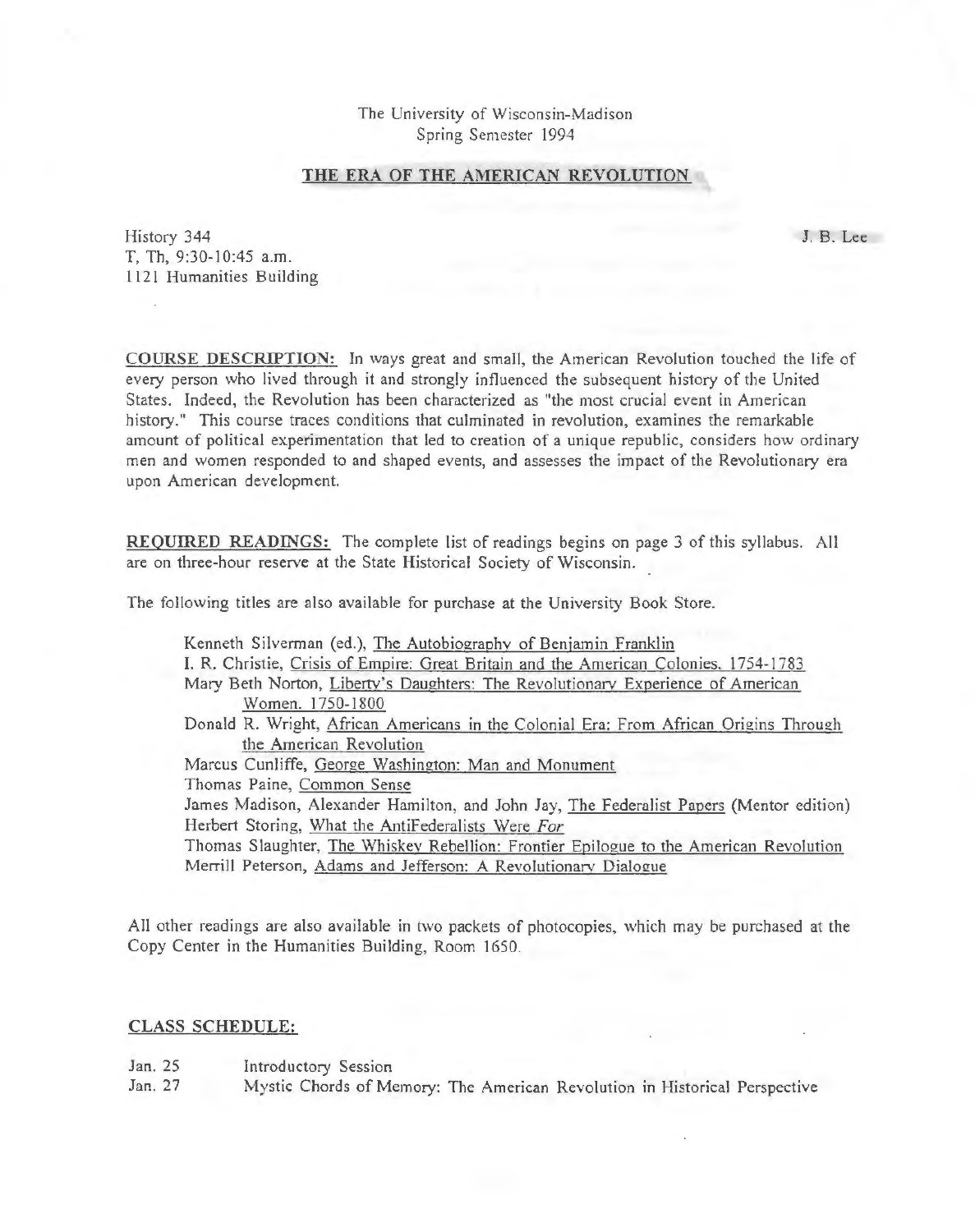| Feb. 1      | Great Britain and Its Empire                                                                                                                                                        |
|-------------|-------------------------------------------------------------------------------------------------------------------------------------------------------------------------------------|
| Feb. 3      | Colonial Landscapes                                                                                                                                                                 |
| Feb. 8      | The Domestic and International Economies                                                                                                                                            |
| Feb. 10     | Degrees of Freedom                                                                                                                                                                  |
| Feb. 15     | "This Species of Property": The Enslaved                                                                                                                                            |
| Feb. 17     | Evangelicalism: The Second Protestant Reformation                                                                                                                                   |
| Feb. 22     | The Enlightenment                                                                                                                                                                   |
| Feb. 24     | The Theory and Practice of Government                                                                                                                                               |
| Mar. 1      | The Seven Years' War                                                                                                                                                                |
| Mar. 3      | Imperial Reforms, Colonial Responses                                                                                                                                                |
| Mar. 8      | From Resistance to Revolution                                                                                                                                                       |
| Mar. 10     | MID-TERM EXAM                                                                                                                                                                       |
| Mar. 15     | Independence                                                                                                                                                                        |
| Mar. 17     | War: 1775-77                                                                                                                                                                        |
| Mar. 22     | War: 1778-81                                                                                                                                                                        |
| Mar. 24     | Civilians in Wartime                                                                                                                                                                |
| Mar. 29, 31 | <b>SPRING VACATION</b>                                                                                                                                                              |
| Apr. 5      | "Cultivating the Sensations of Freedom": Musical Reflections of Revolution and War                                                                                                  |
| Apr. 7      | The Confederation                                                                                                                                                                   |
| Apr. 12     | The Uncertain Nation: Crises of the 1780s<br><b>PAPER DUE:</b> A 5-page paper, based on assigned readings related to the War for<br>Independence, is due at the beginning of class. |
| Apr. 14     | Creation of the Constitution                                                                                                                                                        |
| Apr. 19     | Preparation for the ratification debate                                                                                                                                             |
| Apr. 21     | Debate: Federalists vs. Anti-Federalists                                                                                                                                            |
| Арг. 26     | Ratification in the States                                                                                                                                                          |
| Apr. 28     | Launching the Experiment in Republicanism                                                                                                                                           |
| May 3       | The Importance of the 1790s                                                                                                                                                         |
| May 5       | The Contagion of Liberty                                                                                                                                                            |
| May 10      | The Problem of Slavery in an Age of Revolution                                                                                                                                      |
| May 12      | A Continuing Revolution                                                                                                                                                             |
| May 18      | <b>FINAL EXAM</b><br>The exam is scheduled for 7:45-9:45 am. Place to be announced.                                                                                                 |
|             |                                                                                                                                                                                     |

 $\label{eq:2.1} \frac{1}{2} \sum_{i=1}^n \frac{1}{2} \sum_{j=1}^n \frac{1}{2} \sum_{j=1}^n \frac{1}{2} \sum_{j=1}^n \frac{1}{2} \sum_{j=1}^n \frac{1}{2} \sum_{j=1}^n \frac{1}{2} \sum_{j=1}^n \frac{1}{2} \sum_{j=1}^n \frac{1}{2} \sum_{j=1}^n \frac{1}{2} \sum_{j=1}^n \frac{1}{2} \sum_{j=1}^n \frac{1}{2} \sum_{j=1}^n \frac{1}{2} \sum_{j=1}^n \frac{$ 

 $\label{eq:2.1} \frac{1}{\sqrt{2}}\int_{0}^{\infty}\frac{1}{\sqrt{2\pi}}\left(\frac{1}{\sqrt{2\pi}}\right)^{2}d\mu_{\rm{max}}\left(\frac{1}{\sqrt{2\pi}}\right).$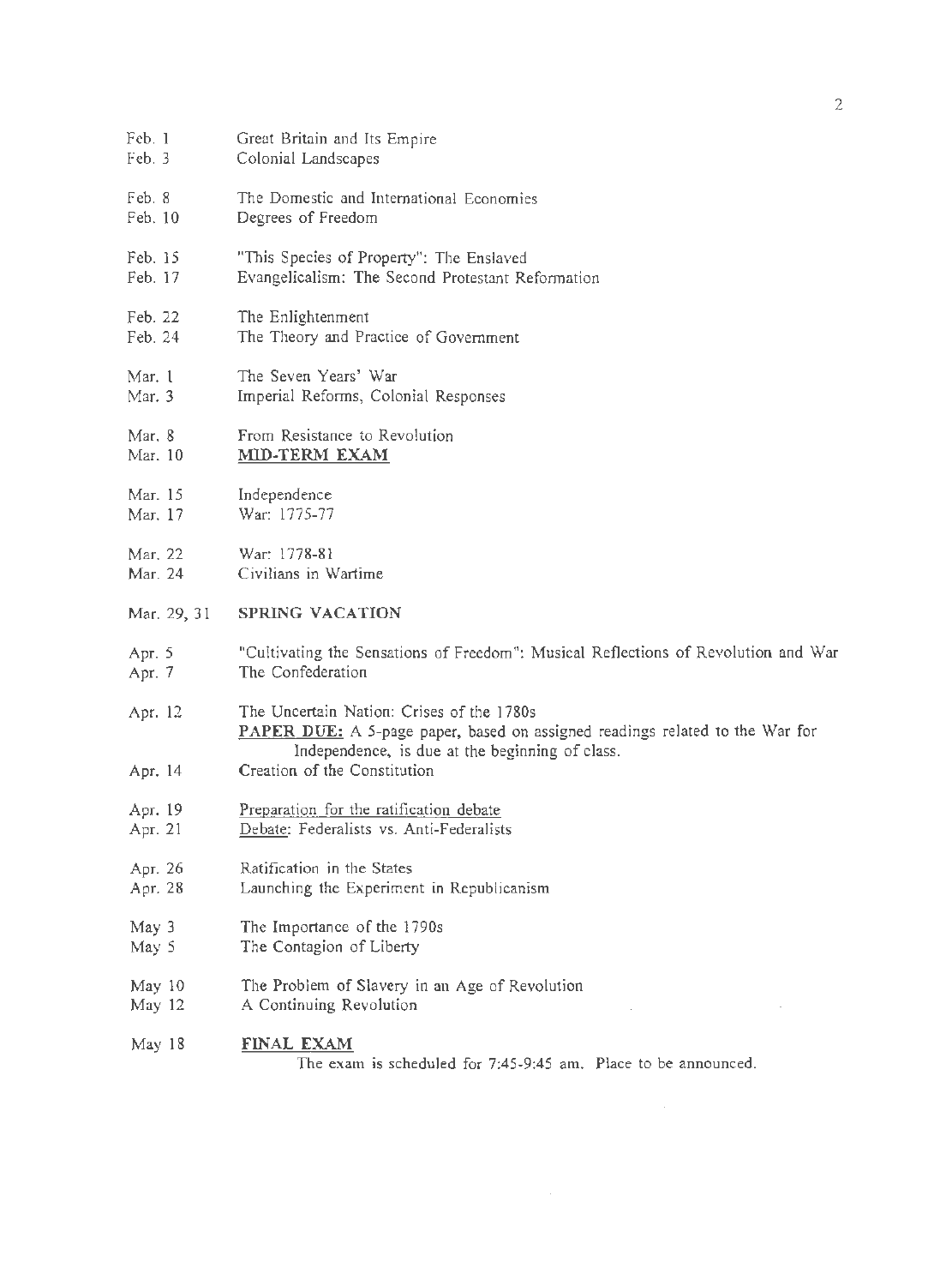DISCUSSION SECTIONS: Each student should be enrolled in one of the following weekly discussion sections:

| Tuesdays  | $11:00$ am | 2661 Humanities |
|-----------|------------|-----------------|
| ш         | $1:20$ pm  | 2121 Humanities |
|           | 2:25 pm    | 2121 Humanities |
| Thursdays | 12:05 pm   | 2611 Humanities |
| Ħ.        | $1:20$ pm  | 4017 Vilas      |
| п         | 2:25 pm    | 2241 Humanities |

Assigned readings must be completed before the discussion section in which the student is enrolled, so that he or she may participate actively and thoughtfully in the discussion.

## Readings for:

| $Feb. 1-3$ | Kenneth Silverman (ed.), The Autobiography of Benjamin Franklin<br>Richard B. Morris, "Meet Dr. Franklin," American Heritage 23 (1971):81-91.                                                                                                                                                                                                |
|------------|----------------------------------------------------------------------------------------------------------------------------------------------------------------------------------------------------------------------------------------------------------------------------------------------------------------------------------------------|
| Feb. 8-10  | Anne Firor Scott, "Self-Portraits," in Women's America: Refocusing the Past, ed.<br>Linda K. Kerber and Jane De Hart Mathews (1982), 65-79.<br>Mary Beth Norton, Liberty's Daughters: The Revolutionary Experience of American<br>Women, 1750-1800, xiii-xvi and chaps. 1-5                                                                  |
| Feb. 15-17 | Donald R. Wright, African Americans in the Colonial Era: From African Origins<br>Through the American Revolution, chaps. 1-3<br>G.I. Jones and O. Equiano, "Olaudah Equiano of the Niger Ibo," in Africa<br>Remembered: Narratives by West Africans from the Era of the Slave Trade,<br>ed. Phillip D. Curtin, 84-98                         |
| Feb. 22-24 | Selections from John Locke's Second Treatise of Government<br>Bernard Bailyn, The Ideological Origins of the American Revolution, chap. 2.                                                                                                                                                                                                   |
| Mar. 1-3   | I. R. Christie, Crisis of Empire: Great Britain and the American Colonies, 1754-<br>1783, introduction and chaps. 1-5<br>Peter Oliver's Origin & Progress of the American Revolution: A Tory View, ed.<br>Douglass Adair and John A. Schutz, 46-59<br>The Declaratory Act (Mar. 18, 1766)<br>John Dickinson's Farmer's Letter (Dec. 7, 1767) |

 $\sim$ 

Mar. 8-10 No discussion sections this week.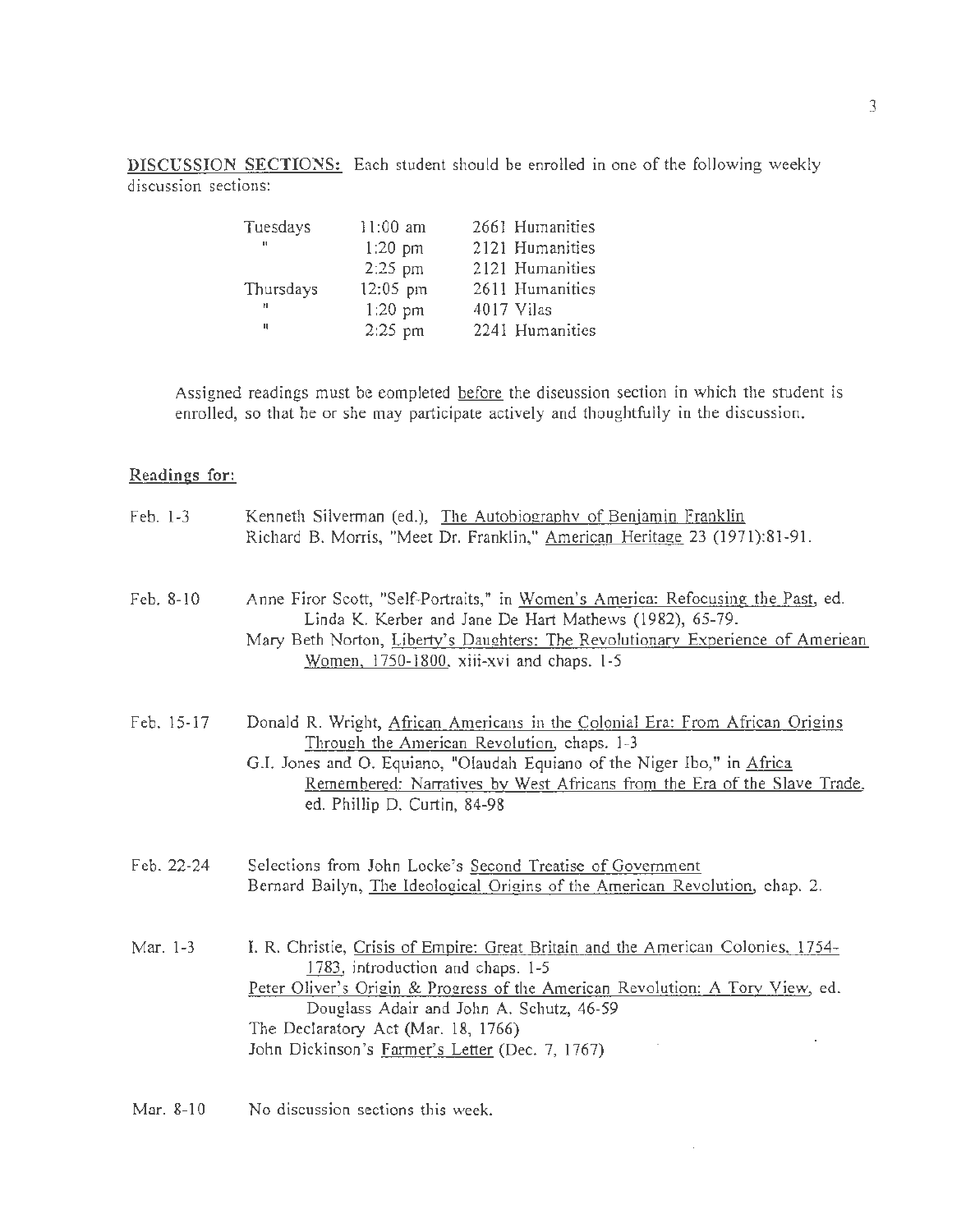Mar. 15-17 Thomas Paine, Common Sense '"The Dye is Cast ... "' (letter from a member of the Continental Congress, May 20, 1776) The Declaration of Independence Exchange of correspondence between John Adams and Abigail Adams (Mar.-Apr. 1776)

Mar. 22-24 John Shy, "The Military Conflict Considered as a Revolutionary War," A People Numerous and Armed: Reflections on the Militarv Struggle for American Independence, 193-223 Christie, Crisis of Empire, chap. 6 and conclusion Selections from John C. Dann (ed.), The Revolution Remembered: Evewitness Accounts of the War for Independence, xv-xxii, 12-14, 26-28, 65-68, 71-77, 145-55, 162-65, 192-204, 240-50, 268-74, 406-14

- Mar. 29, 31 SPRING VACATION
- Apr. 5-7 Marcus Cunliffe, George Washington: Man and Monument

Apr. 12-14 Alfred F. Young, "George Robert Twelves Hewes (1742-1840): A Boston Shoemaker and the Memory of the American Revolution," William and Marv Quarterly (1981), 561-623. Norton, Liberty's Daughters, chaps. 6-conclusion

- J. B. Lee, "Maryland's 'Dangerous Insurrection' of 1786," Marvland Historical Magazine 85 (1990):329-39.
- Apr. 19-21 No discussion sections this week. In preparation for the debate on April 21, read James Madison et al., The Federalist Paoers (essays no. 1, 6, 9, 10, 14, 39, 47, 51, 52, 62, 69, 78, 85), and Herbert Storing, What the AntiFederalists Were *For.*
- Apr. 26-28 Thomas Slaughter, The Whiskey Rebellion: Frontier Epilogue to the American Revolution
- May 3-5 Merrill Peterson, "Jefferson's Severest Contest," Virginia Foundation for the Humanities Newsletter (1986):3 William H. Freehling, "The Founding Fathers and Slavery," American Historical Review 77 (1972):81-93

Wright, African Americans in the Colonial Era, chap. 4

Nash, "Forging Freedom: The Emancipation Experience in the Northern Seaport Cities," in Slavery and Freedom in the Age of the American Revolution, ed. Ira Berlin and Ronald Hoffman, 3-48